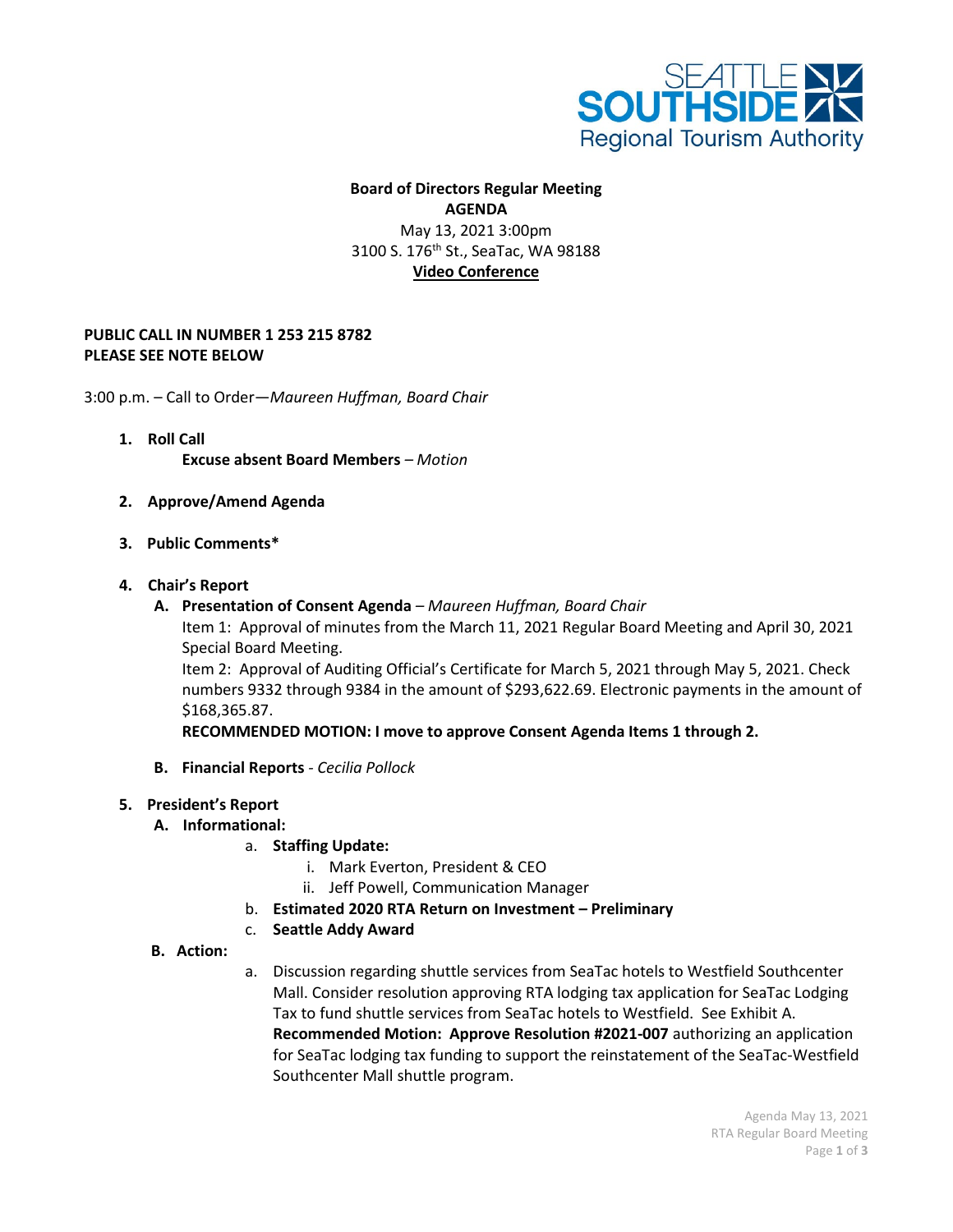## **6. Staff Reports**

- **A. Informational: N/A**
- **B. Action: N/A**
- **7. Executive Session –** O*ptional*
- **8. Other Business –** *Anyone*
- **9. Next Meeting Date –** *June 10, 2021*
- **10. Adjournment**

**\*PLEASE NOTE: Due to the current COVID-19 public health emergency, and social distancing protocols, pursuant to the Governor's and public health officials' orders, this meeting will be conducted virtually. The public may call in to the conference line to listen to the meeting per the details provided above. While you will be able to hear the meeting, you will not be able to participate in the meeting. You may be asked to identify yourself. Please note that if you are unable to mute your phone, everyone else on the call-in line will be able to hear you, so please refrain from speaking. If background noise or side conversations interfere with the meeting, your line may be muted or disconnected. The RTA is closed so no one will be able to physically attend this meeting.** 

**This is a Seattle Southside Board of Directors meeting and although open to the public, no public comment process is provided. If you have questions, please email them to autumn@seattlesouthside.com Thank you!**

Seattle Southside RTA is inviting you to a scheduled Zoom meeting.

Topic: RTA Board Meeting Time: May 13, 2021 03:00 PM Pacific Time (US and Canada)

Join Zoom Meeting <https://us02web.zoom.us/j/81169471289?pwd=SXNVY29hZkJxVkRQdXlsbExhYzBKZz09>

Meeting ID: 811 6947 1289 Passcode: 257391 One tap mobile +12532158782,,81169471289#,,,,\*257391# US (Tacoma) +16699006833,,81169471289#,,,,\*257391# US (San Jose)

Dial by your location +1 253 215 8782 US (Tacoma) +1 669 900 6833 US (San Jose) +1 346 248 7799 US (Houston) +1 312 626 6799 US (Chicago) +1 929 205 6099 US (New York) +1 301 715 8592 US (Washington DC) Meeting ID: 811 6947 1289 Passcode: 257391

> Agenda May 13, 2021 RTA Regular Board Meeting Page **2** of **3**